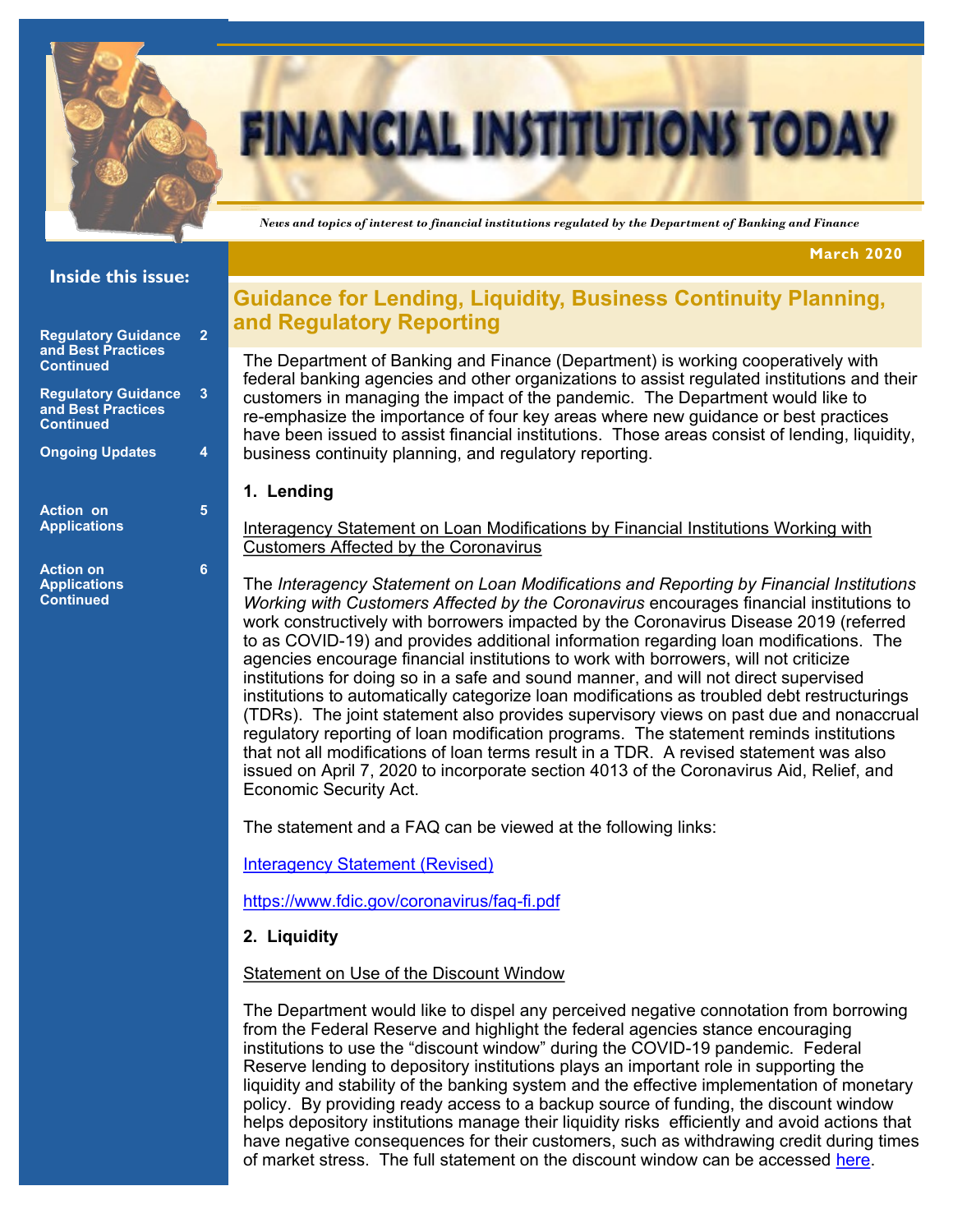The Department would also like to reiterate the importance of liquidity risk management during the COVID-19 pandemic. Cash flow projections, diversified funding sources, stress testing, a cushion of liquid assets, and a formal well-developed contingency funding plan (CFP) are the primary tools for measuring and managing liquidity risk. The Department would like financial institution management to identify and understand the potential operational impact of the following scenarios:

- Management should understand how cash flow will be negatively impacted by loan principal and interest repayments that will be altered through loan modification programs (payment deferrals, repayment extensions, and payment concessions) or potential loan default;
- The liquidity impact of unanticipated draws on unfunded borrowing lines of credit that businesses need for working capital;
- The liquidity impact of increased business loan demand as businesses need additional funds to operate during the COVID-19 pandemic;
- Management should understand the potential liquidity impact of excessive customer withdrawals from personal accounts;
- Management should review and confirm secondary funding sources and secure additional funding sources if necessary (allow for sufficient time to establish borrowing lines); and
- The above-mentioned scenarios should be stress tested to identify and quantify sources of potential liquidity strain and to analyze the possible impacts on the institution's cash flows, liquidity position, profitability, and solvency.

#### **3. Business Continuity Planning Considerations**

It is important to view financial institution business continuity from the enterprise perspective in order to ensure that interdependent operations and the personnel to carry them out are considered. The following questions should be considered as part of pandemic planning.

- **Have you identified your critical systems and processes?** 
	- $\Diamond$  Critical systems and processes include, but are not limited to, core processing system, ATM processing and replenishment, ATM / POS limits (Can these be adjusted remotely?), online banking system, debit/credit card processing, Cash Letter/Returns, ACH processing/returns, and wire processing.
- **Do you have remote access for your critical systems and processes?** 
	- $\Diamond$  Items to consider include, but are not limited to, virtual private network access (VPN) (Is the capacity adequate?), internet access (web-based software/applications), telephone system, secure remote desktop/laptop, and remote security.
	- $\Diamond$  Specifically, for remote security the following should be considered:
		- Are there security controls that need to be adjusted for expanded remote operations?
		- Should multi-factor authentication be used to minimize risks of remote operations?
		- Have you considered both off-site and off-line backup strategies?
		- Network segmentation policy Can you control the access and movement of your data with employees working remotely?
		- Do you have an adequate Data Backup Policy?
- **Have you tested remote access of each critical system and process?** 
	- $\Diamond$  Items to consider include, but are not limited to, multiple users accessing the system at one time; remote location internet capabilities (bandwidth, security, etc.); alternate remote location availability (internet bandwidth, security, etc.); and ability to connect to critical systems and processes from new remote IP addresses and alternative devices.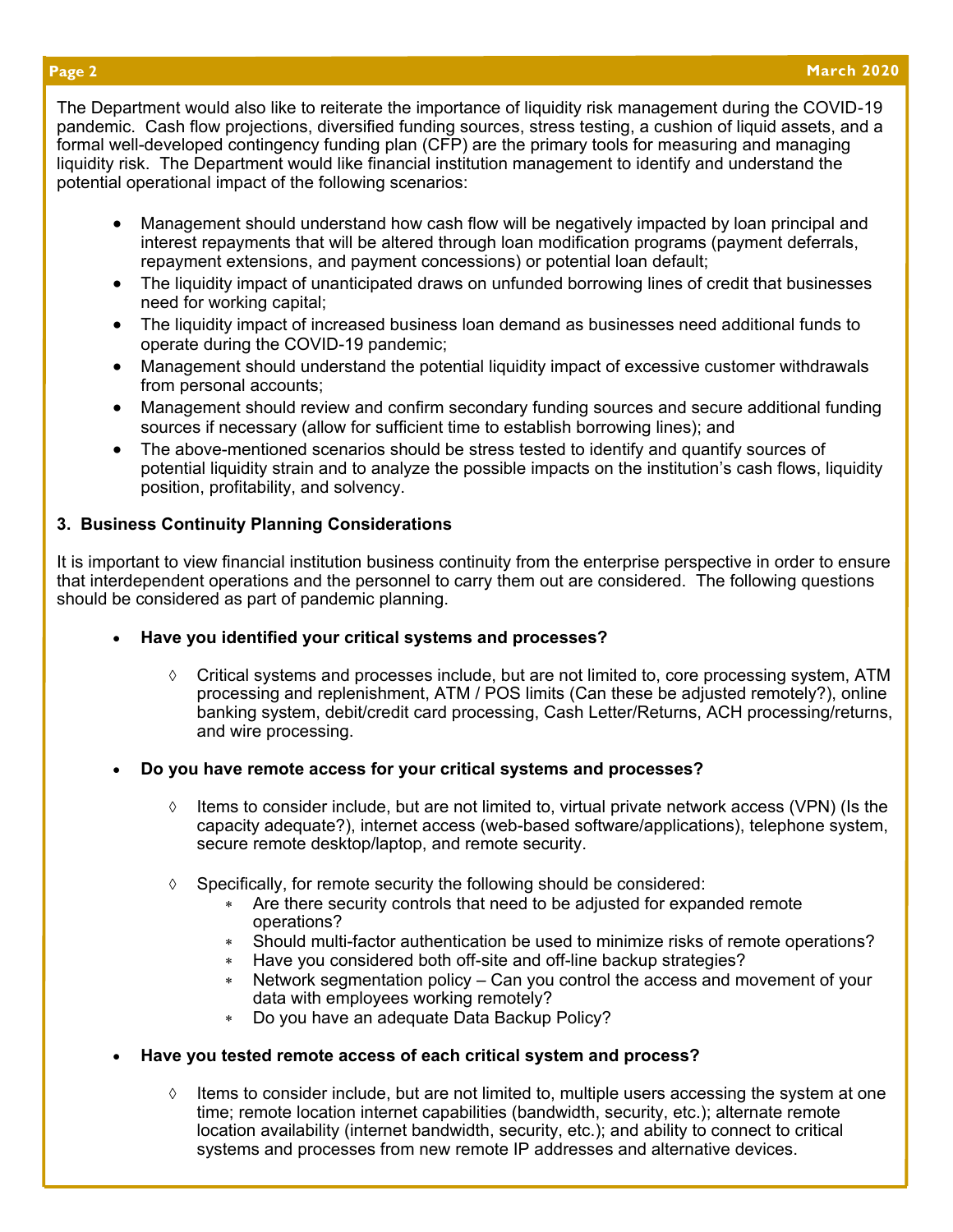#### • **Do you have employees who are trained and cross-trained for all your critical systems and processes?**

 $\Diamond$  Items to consider include, but are not limited to, primary and backup employees who work in the same area could become sick simultaneously; authority and authentication requirements and devices should be current and accessible; written processes and procedures should be current and accessible; remote access devices should have all necessary software and applications installed and updated; and training should be current.

#### • **Are you prepared to take other staff actions to maintain business continuity?**

 Items to consider include, but are not limited to, implementation of staggered shifts; stress business continuity plans in the event that no employees are allowed in the financial institution; enforcement of regular cleaning of surfaces on a rigid schedule throughout the day – particularly at any shift changes; utilization of staff logs to screen for potential employee health; and adherence to local and state ordinances regarding social distancing and hygiene – for both employees and customers.

### • **Other Important Considerations:**

- What other business processes must function to perform these critical processes?
- $\Diamond$  What is the minimum staff required to be able to serve customers during a business interruption?
- $\Diamond$  What vendor services do you need to be able to perform these critical processes?
- $\Diamond$  What systems/equipment do you need to perform these critical processes?
- What software do you need to perform these critical processes?
- What supplies do you need to perform these critical processes?
- What instructions/manuals do you need to perform these critical processes?
- $\Diamond$  Are there alternate ways to perform these critical processes in order to serve your customers?
- $\Diamond$  Third-party service providers must adhere to the same security policies and protocols for the organization.

# **4. Regulatory Reporting**

# 30-Day Grace Period for the Call Report for the First Quarter of 2020

On March 25, 2020, the FDIC, along with the other federal banking agencies that are members of the Federal Financial Institutions Examination Council (FFIEC), issued a press release recognizing that financial institutions may need additional time to submit certain regulatory reports in light of the adverse effects of COVID-19. Consistent with the FFIEC release, the FDIC will not take action against any institution for submitting its March 31, 2020 Call Report after the official filing deadline, provided the report is submitted within 30 days of the official filing deadline.

Joint Statement on the Interaction of Regulatory Capital Rule: Revised Transition of the CECL Methodology for Allowances with Section 4014 of the Coronavirus Aid, Relief, and Economic Security Act

On March 31, 2020, the Board of Governors of the Federal Reserve System, the Federal Deposit Insurance Corporation, and the Office of the Comptroller of the Currency (together, the agencies) issued a joint statement that clarifies the interaction between the CECL Interim Final Rule and the CARES Act for purposes of regulatory capital requirements.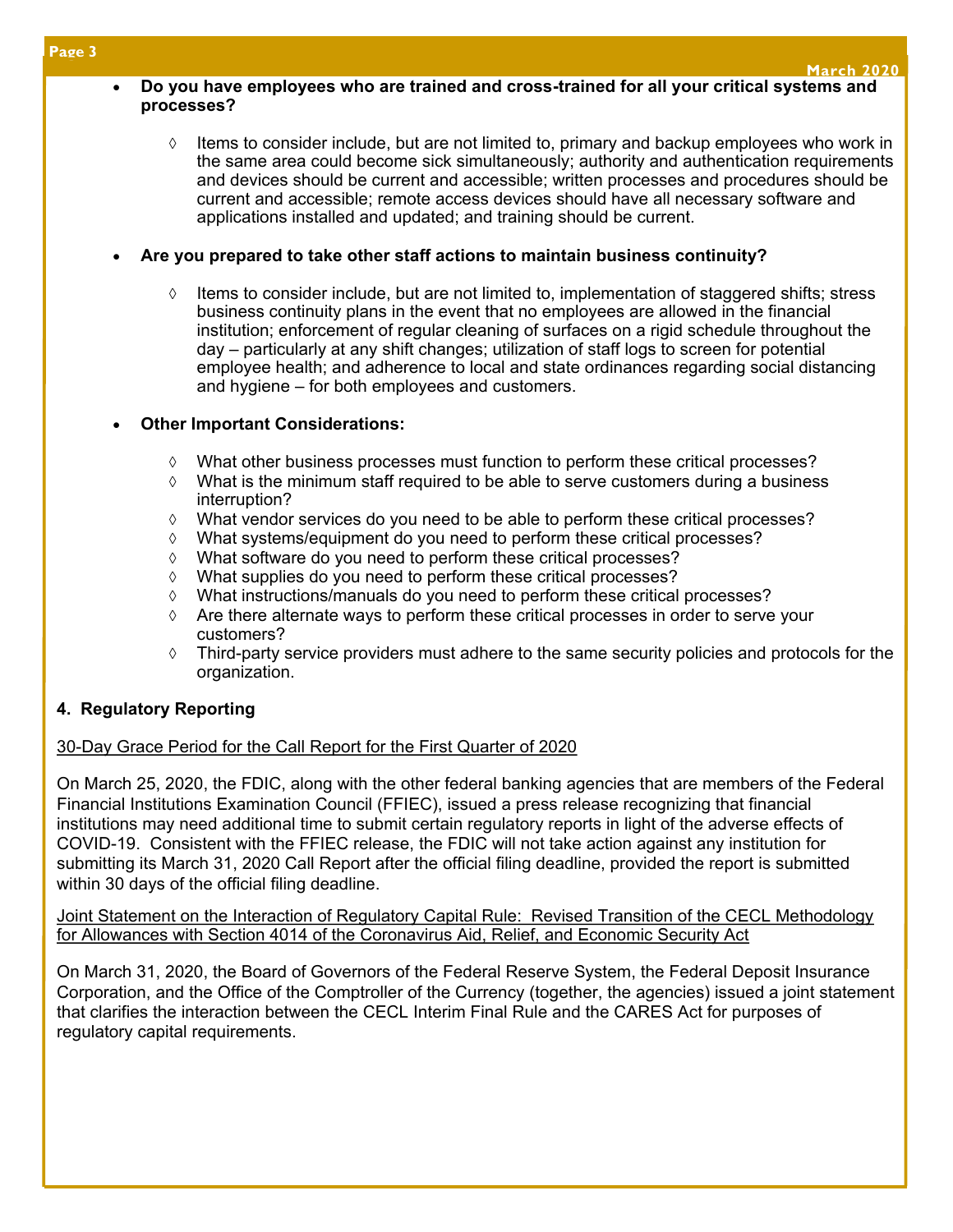#### **Ongoing Updates**

Regulatory actions, guidelines, and initiatives are being updated rapidly as we progress through the current pandemic. The Department continues to update relevant links to regulatory information on our website under the "Quick Links" tab under the "COVID-19 Bank and Credit Union Resources" link. We encourage you to check there often for the most current information available.

#### **DEPOSITORY FINANCIAL INSTITUTION ELECTRONIC DELIVERY REPLACING TRADITIONAL MAIL DELIVERY**

#### **Depository Financial Institution Electronic Delivery Replacing Traditional Mail Delivery**

On March 31, 2020, the Department communicated with banks and credit unions that in order to improve our service, the Department is implementing electronic document and payment submission for correspondence, applications, and requests, including any applicable fees. The full guidance can be found [here.](https://dbf.georgia.gov/banks-holding-companies/publications-and-guidance)

# **ACTION ON APPLICATIONS FOR THE MONTH**

The following is a summary of official action taken by the Department on applications by Georgia statechartered financial institutions under Title 7, Chapter 1 of the O.C.G.A. and petitions for certificate of incorporation of financial institutions and other matters of interest during the month of March 2020:

#### *APPLICATIONS FOR DISSOLUTION*

| <b>FINANCIAL INSTITUION</b><br><b>The Citizens Bank</b><br>Nashville, GA 31639 |                                                                                                                | <b>APPROVAL</b><br><b>DATE</b><br>03-12-2020 | <b>EFFECTIVE</b><br><b>DATE</b> |  |  |  |  |
|--------------------------------------------------------------------------------|----------------------------------------------------------------------------------------------------------------|----------------------------------------------|---------------------------------|--|--|--|--|
| <b>APPLICATIONS FOR DE NOVO INSTITUTIONS</b>                                   |                                                                                                                |                                              |                                 |  |  |  |  |
| <b>FINANCIAL INSTITUTION</b>                                                   |                                                                                                                | <b>APPROVAL</b>                              | <b>BEGIN BUSINESS</b>           |  |  |  |  |
| <b>Craft Bank</b><br>Atlanta, GA                                               |                                                                                                                | <b>DATE</b><br>Pending                       | <b>DATE</b>                     |  |  |  |  |
| <b>APPLICATIONS TO ESTABLISH A BRANCH OFFICE</b>                               |                                                                                                                |                                              |                                 |  |  |  |  |
| <b>FINANCIAL INSTITUTION</b>                                                   | <b>BRANCH OFFICE</b>                                                                                           | <b>APPROVAL</b>                              | <b>BEGIN BUSINESS</b>           |  |  |  |  |
| <b>Security State Bank</b>                                                     | 45 West Oak Street<br>McRae, GA 31055<br><b>Telfair County</b>                                                 | <b>DATE</b><br>03-09-2020                    | <b>DATE</b>                     |  |  |  |  |
| <b>Atlanta Postal Credit Union</b><br>Atlanta                                  | Trade Name: Parc Community Credit<br>Union<br>5714 Ogeechee Road<br>Savanah, GA 31405<br><b>Chatham County</b> | 03-18-2020                                   |                                 |  |  |  |  |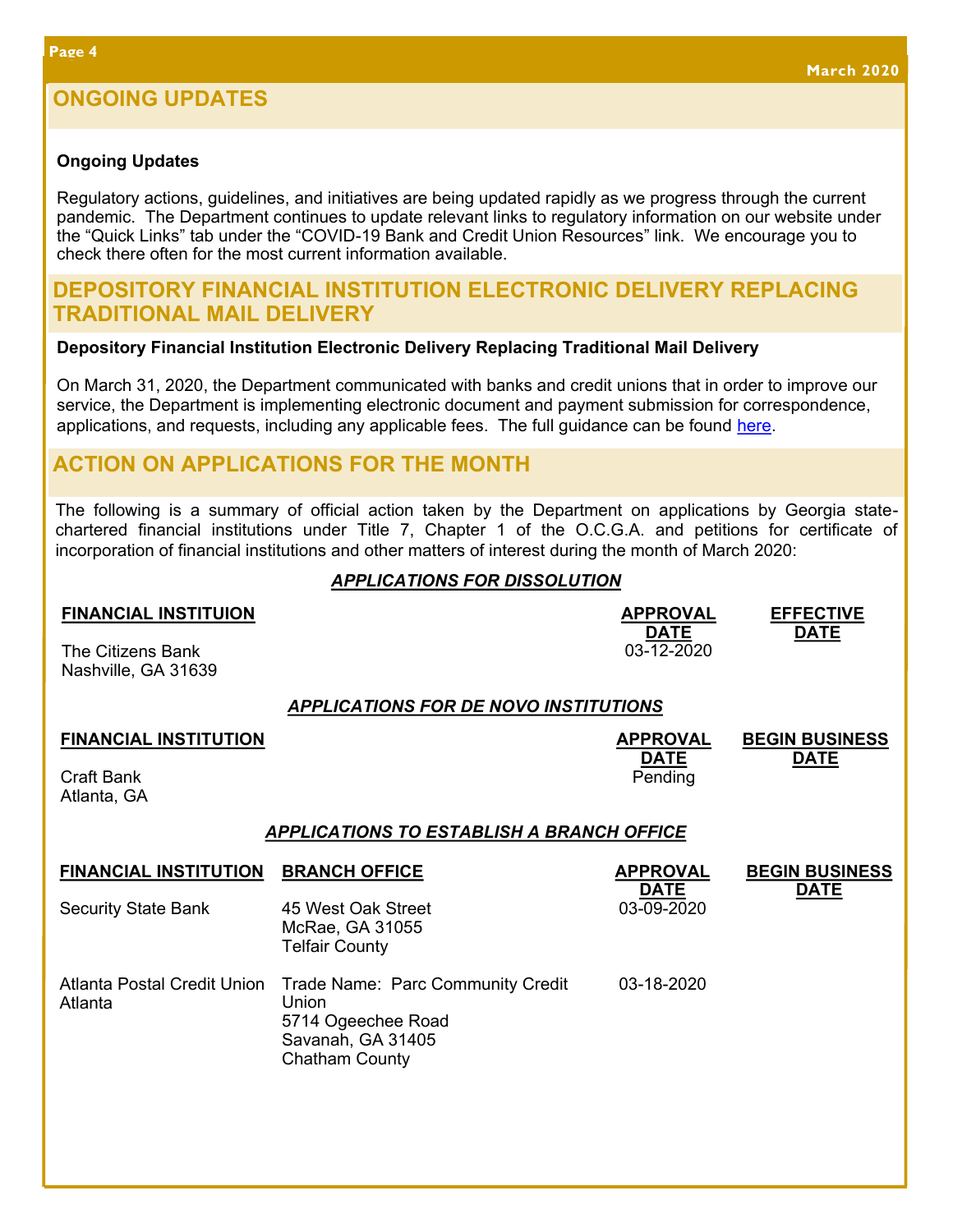**Page 5 March 2020**

# **ACTION ON APPLICATIONS FOR THE MONTH CONTINUED**

### *APPLICATIONS TO CHANGE LOCATION*

| <b>FINANCIAL INSTITUTION</b>                                           |        | <b>CHANGE LOCATION OF</b>                                                                          | <b>APPROVAL</b>                                                                                                                                 | <b>BEGIN BUSINESS</b>                                                  |  |  |
|------------------------------------------------------------------------|--------|----------------------------------------------------------------------------------------------------|-------------------------------------------------------------------------------------------------------------------------------------------------|------------------------------------------------------------------------|--|--|
| <b>Reliance Trust Company</b><br>Atlanta                               |        | From: Main Office<br>1100 Abernathy Road<br>Suite 400<br>Atlanta, GA 30328<br><b>Fulton County</b> | <b>DATE</b><br>12-17-2019                                                                                                                       | <b>DATE</b><br>03-20-2020                                              |  |  |
|                                                                        | To:    | 201 17th Street, NW<br><b>Suite 1000</b><br>Atlanta, GA 30363<br><b>Fulton County</b>              |                                                                                                                                                 |                                                                        |  |  |
|                                                                        |        | <b>APPLICATIONS FOR CREDIT UNION CONVERSION</b>                                                    |                                                                                                                                                 |                                                                        |  |  |
| <b>FINANCIAL INSTITUION</b>                                            |        |                                                                                                    | <b>APPROVAL</b><br><b>DATE</b>                                                                                                                  | <b>EFFECTIVE</b><br><b>DATE</b>                                        |  |  |
| <b>Marshland Community Federal Credit Union</b><br>Brunswick, GA 31520 |        |                                                                                                    | Pending                                                                                                                                         |                                                                        |  |  |
|                                                                        |        | <b>APPLICATIONS FOR RESERVATION OF NAME</b>                                                        |                                                                                                                                                 |                                                                        |  |  |
| <b>PROPOSED NAME</b><br>Classic City Bank                              |        | <b>COUNTY</b><br>Clark                                                                             | <b>APPLICANT</b><br>Ms. Brenna A. Sheffield<br><b>Troutman Sanders LLP</b><br>600 Peachtree Street NE<br><b>Suite 3000</b><br>Atlanta, GA 30308 |                                                                        |  |  |
| <b>Southern Trust Bank</b>                                             | Wilcox |                                                                                                    | 919 Third Avenue                                                                                                                                | Mr. Joseph P. Vitale<br>Schulte Roth & Zabel LLP<br>New York, NY 10022 |  |  |
| <b>FINANCIAL INSTITUTION MERGERS</b>                                   |        |                                                                                                    |                                                                                                                                                 |                                                                        |  |  |
| <b>FINANCIAL INSTITUTION</b><br>(SURVIVOR)                             |        | <b>MERGED INSTITUTION</b>                                                                          | <b>APPROVAL</b><br><b>DATE</b>                                                                                                                  | <b>EFFECTIVE</b><br><b>DATE</b>                                        |  |  |
| The First, NA<br>Hattiesburg, MS                                       |        | Southwest GA Bank<br>Moultrie, GA                                                                  | 03-24-2020                                                                                                                                      |                                                                        |  |  |
| <b>Pinnacle Bank</b><br>Elberton, GA                                   |        | Southern Bank & Trust<br>Clarkesville, GA                                                          | 01-30-2020                                                                                                                                      |                                                                        |  |  |
| <b>HALLCO Community Credit Union</b><br>Gainesville, GA                |        | Habersham Federal Credit Union<br>Clarkesville, GA                                                 | 01-23-2020                                                                                                                                      |                                                                        |  |  |
| Georgia's Own Credit Union<br>Atlanta, GA                              |        | <b>Three Rivers Credit Union</b><br>Bainbridge, GA                                                 | 10-23-2019                                                                                                                                      |                                                                        |  |  |